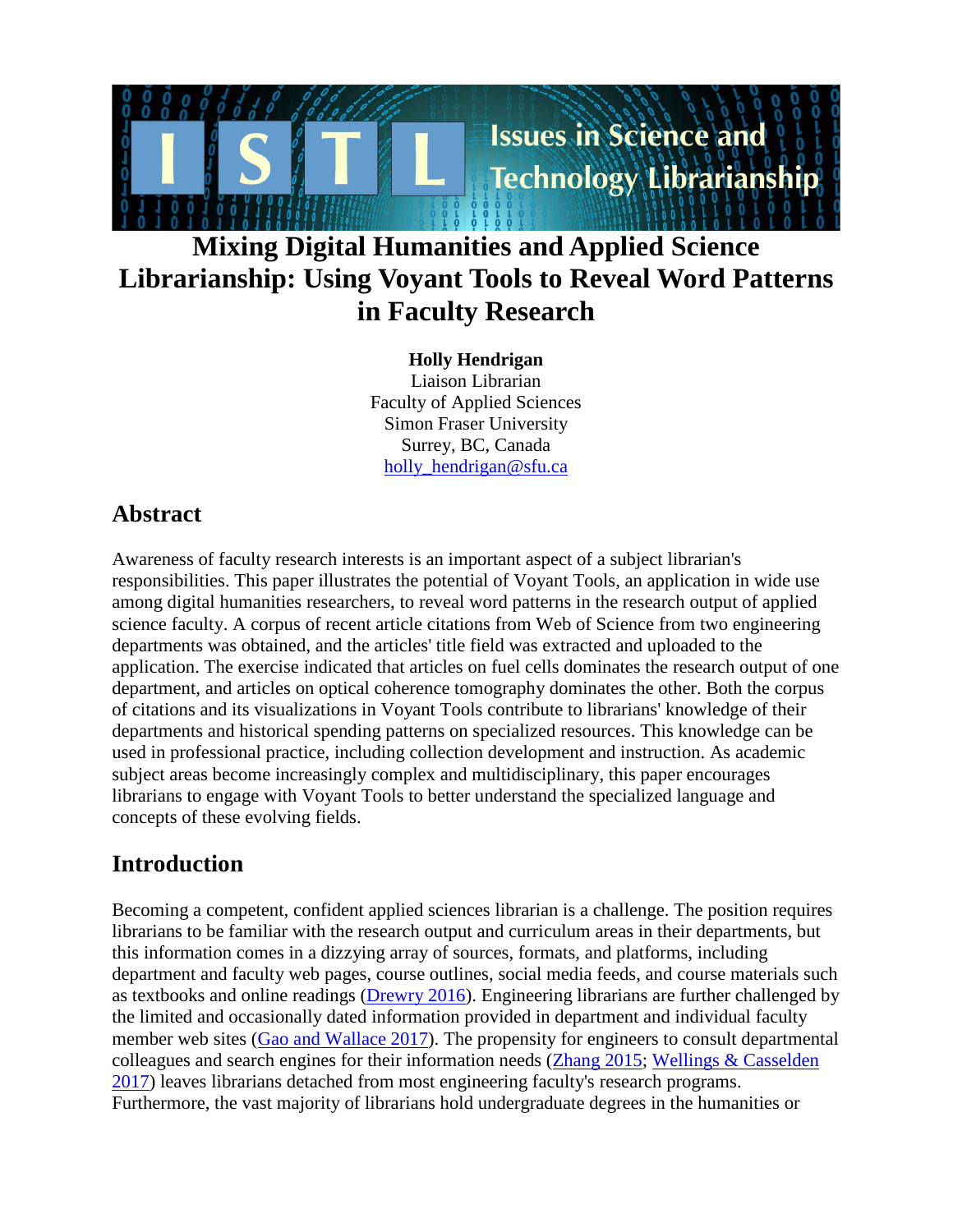social sciences [\(Oliver & Prosser 2017\)](#page-10-0), and therefore lack fluency in applied science subjects and vocabulary. Academic librarians of all disciplines face a learning curve in understanding their liaison areas, but this curve is especially steep in science, technology, engineering and medicine (STEM) fields, due to the highly technical nature of the curriculum and research literature.

Various approaches have been suggested for librarians to attain basic knowledge in their disciplines. These methods include completing subject-specific coursework in library and information (LIS) programs, work experience in discipline-specific libraries, participating in professional associations, and keeping up with the literature on STEM librarianship [\(Maness](#page-10-1)  [2016\)](#page-10-1). Further suggestions include attending department meetings and social events, studying faculty web pages, running literature searches on faculty members, and reading the subject literature [\(Cataldo et al. 2006\)](#page-9-2). Jensen [\(2009\)](#page-10-2) gained insight into STEM faculty collection interests through an online survey; Fritzler [\(2013\)](#page-9-3) completed undergraduate science courses and utilized STEM reference sources. Whether librarians choose all or some of the above strategies, learning an unfamiliar subject and building new relationships with faculty members requires a sizeable investment of time and professional development [\(Fritzler 2013\)](#page-9-3).

In 2016, I had served for seven years as a social sciences and humanities librarian, when the academic library I work at underwent a substantial re-organization of its liaison program, and I was assigned to the Faculty of Applied Sciences liaison portfolio. The three schools within this portfolio are Engineering Scienc[e1,](#page-9-4) Mechatronics Systems Engineering (hereafter referred to as "Mechatronics"), and Computing Science. Mapping out the scope of the departments was a challenge: the departments' web pages were not particularly useful for the level of understanding required for my work, and face-to-face meetings with the faculty representatives to the Library were relatively short in duration due to time pressures. Conducting literature searches on faculty members was similarly of limited use due to information overload: combined, the two engineering departments employ 45 faculty positions (Simon Fraser University 2017 [a,](#page-10-3)[b\)](#page-10-4), and each faculty member had several publication credits per year. Even if time permitted reading abstracts or close readings of their recent journal articles, full comprehension would be beyond the capacity of an information specialist with a humanities degree.

In reflecting on the literature on STEM librarianship onboarding, I realized that an additional heuristic has been overlooked: a "big data" approach used by digital humanities scholars. Academic libraries are increasingly supporting students and faculty in these methodologies [\(Bryson et al. 2011;](#page-9-5) [Smiley & Rodriguez 2017\)](#page-10-5), but as Cleary et al. noted [\(2017\)](#page-9-6), most academic librarians have not adopted these approaches in their own practice. STEM departmental activities fit the definition of big data in terms of its complexity and the volume of its output: as Graham et al. claim, "big data is simply more data that you could conceivably read yourself in a reasonable amount of time -- or, even more inclusively -- information that requires computational intervention to make new sense of it." [\(2015,](#page-10-6) 3). As confirmed by Paul Campbell in his narrative of onboarding as a new subject librarian [\(2018\)](#page-9-7), attempting to memorize the specifics of each faculty members' research interests is exceedingly difficult. An alternative approach could involve text mining the research output.

The purpose of this research is to explore how a text mining and data visualization application, Voyant Tools [\(https://voyant-tools.org/\)](https://voyant-tools.org/), is useful for STEM librarians, and why adopting digital humanities methods to STEM librarianship praxis is appropriate. To investigate these questions, this article will proceed in four parts. The literature review will report on some recent cases on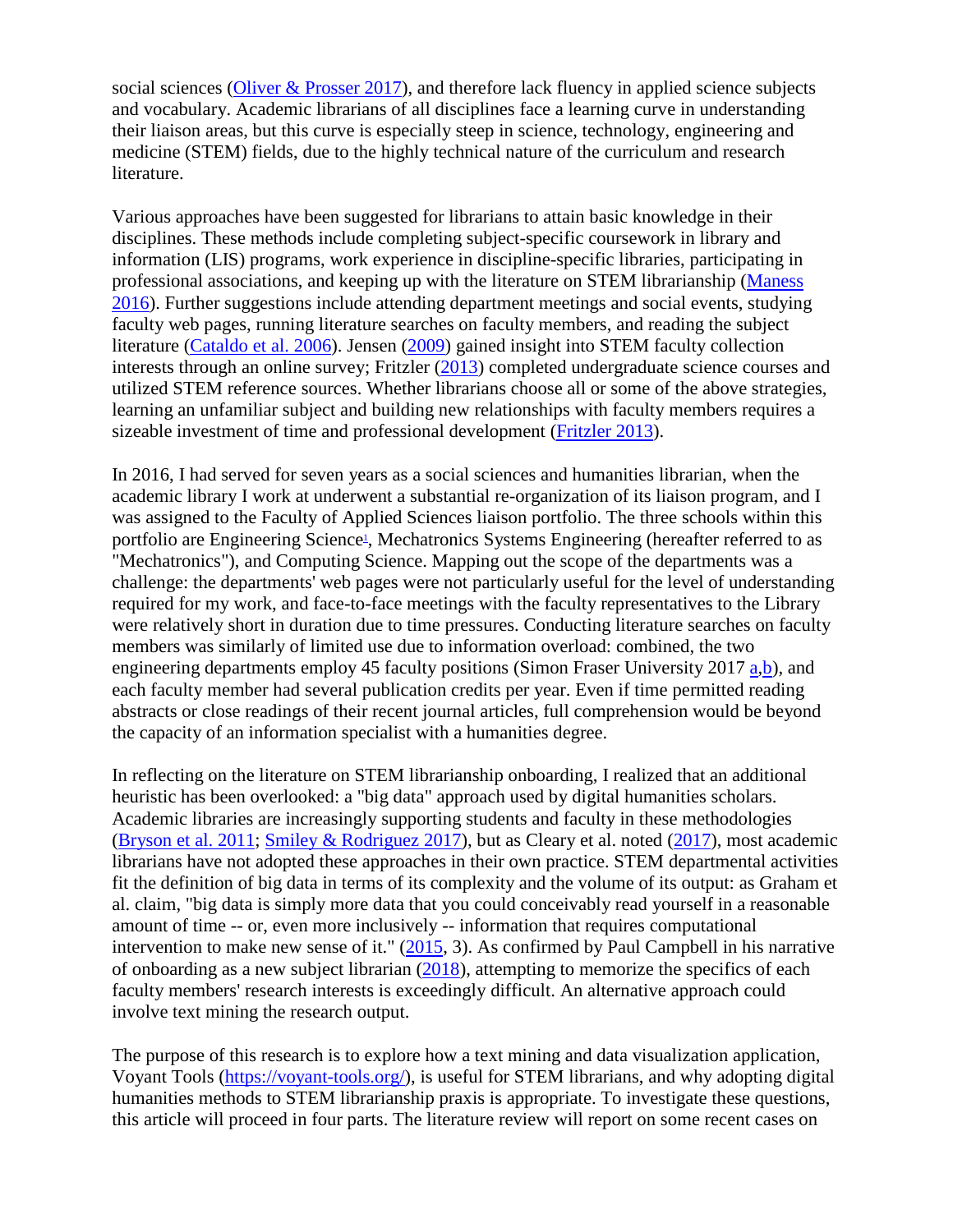digital scholarship applied to academic librarianship praxis. The next section describes the method for developing the corpus for analysis in Voyant Tools. The third section, Results, documents three attributes of Voyant Tools that shed light on the departments' research output. The fourth section discusses why STEM research citations are appropriate for computational analysis, and applies Franco Moretti's theory of "distant reading" to the process [\(2013\)](#page-10-7). "Distant reading" explains the epistemological significance of text mining and data visualizations of STEM faculty research output. Ultimately, this paper confirms Gao and Wallace's conclusion  $(2017)$  that digital scholarship<sup>2</sup> is an exciting and effective means of gaining insight into faculty publishing patterns.

# **Literature Review**

Although the peer reviewed literature on academic librarians adopting digital humanities methods in their praxis is scant, a growing body of conference presentations indicates an upward trend in such approaches. Taylor Hixson at NYU Abu Dhabi used Voyant Tools to analyze the responses of a self-assessment survey administered to GIS students [\(Hixson 2018\)](#page-10-8). Lydia Bello et al. [\(2016\)](#page-9-9) of Claremont College analyzed monographic acquisition patterns on the topic of terrorism using a variety of DH applications including Voyant Tools, TimelineJS, and Tableau. Bello's project provided an opportunity in experiential learning to complement the new digital humanities programs their university had initiated. Gao and Wallace [\(2017\)](#page-9-1) were frustrated by dated faculty web pages and uneven communication patterns between librarians and departments, and mitigated these deficits by mapping historical patterns in their university's research output. They compiled ten years of faculty citations from Scopus, isolated the title field, and processed the corpus through Mallet, a topic modeling software [\(http://mallet.cs.umass.edu/topics.php\)](http://mallet.cs.umass.edu/topics.php). Mallet provided a list of high frequency co-occuring terms, which they ran through Tableau [\(https://public.tableau.com/en-us/s/\)](https://public.tableau.com/en-us/s/), allowing them to see changing trends in their institution's research focus.

# **Methods**

This investigation involved collecting a corpus of citations, extracting the title field, and running this corpus through a text mining and data visualization application. This method is similar to Gao and Wallace's, but is less labour intensive. I used Web of Science's (WoS) Core Collection database records [\(https://clarivate.com/products/web-of-science/web-science-form/web-science](https://clarivate.com/products/web-of-science/web-science-form/web-science-core-collection/)[core-collection/\)](https://clarivate.com/products/web-of-science/web-science-form/web-science-core-collection/) as my data source and Voyant Tools as the text mining and data visualization application. I chose Voyant Tools because it is a free, open-source, web based application with numerous text mining and data visualization features. These features include word collocates (which approximates Mallet's topic modeling capabilities) in addition to word frequencies. Voyant Tools requires no further programming support, unlike Mallet. Indeed, none of the applications used in this research (Notepad, MS Excel, MS Word, or Voyant Tools) require any special expertise.

I extracted citation records from faculty members of SFU's Mechatronics and Engineering departments by using the WoS's address field, which captures the institutional and departmental affiliation of primary and secondary authors listed. I accounted for variations on school names and locations as well, due to some fluidity in the Mechatronics' name and campus locations. I limited the result set to the date range of 2015-2018 in order to capture only relatively recent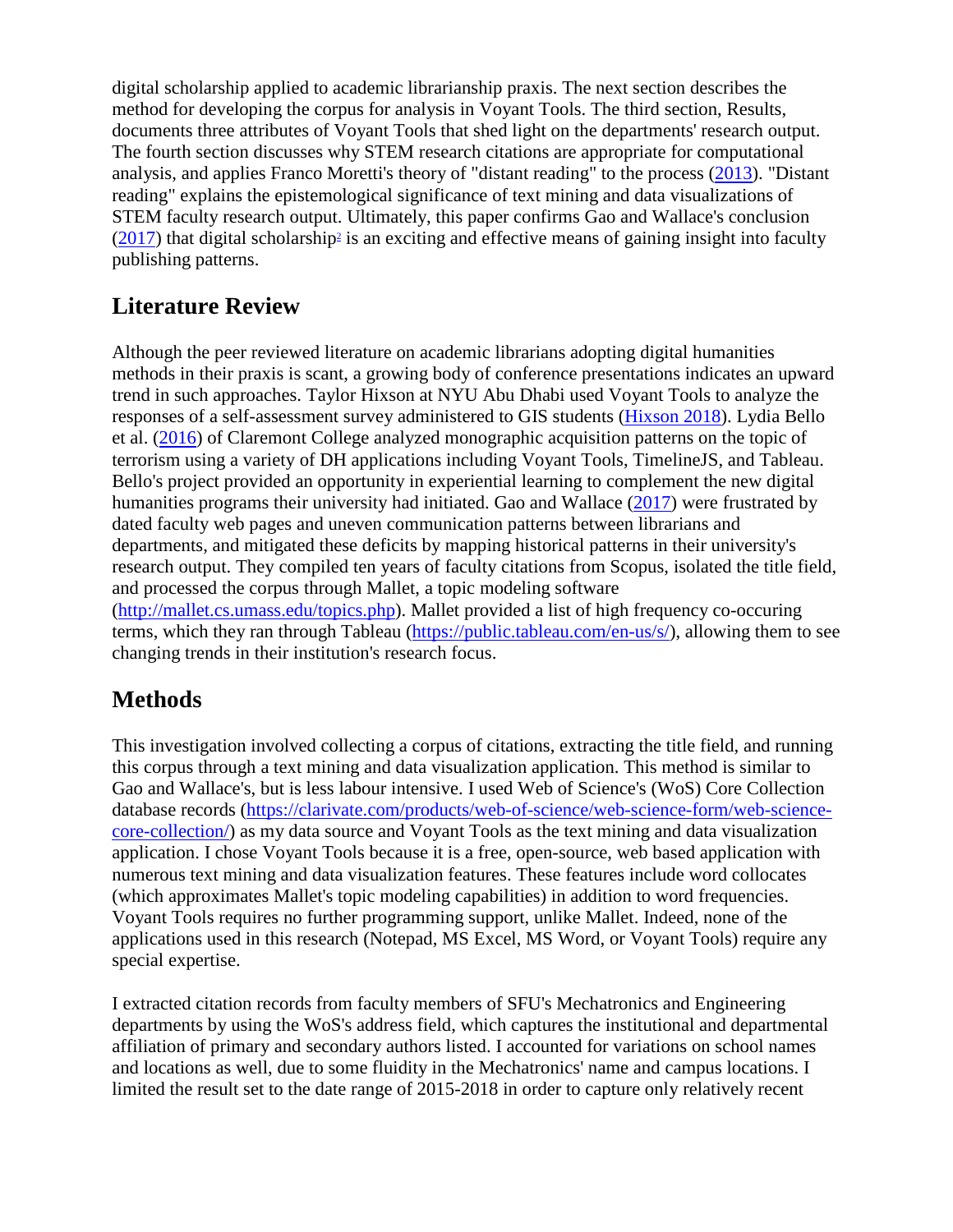research output. I downloaded the records as delimited text files, opened in a text editor, then copied to an Excel spreadsheet.

From the spreadsheet, the title column was copied into a Word document and normalized. Normalization involved changing all characters in the title to lower case, as well as some cleaning of the data. Some terms were normalized as plurals: in the Mechatronics corpus "cell" and "membrane" became "cells" and "membranes," because an early test of the data revealed an even split between the singular and plural forms of the term. The phrase 3-D was also changed to "three dimensional." Graham et al. [\(2015,](#page-10-6) 7) call the resulting corpus a "[bag] of words," ready for analysis in text mining software.

I chose the title column for analysis for several reasons. First, titles of articles in academic journals in STEM disciplines are composed in a straightforward manner and "include many substantive words" [\(Hagler 1991,](#page-10-9) 34), such as nouns and nominals, which makes them suitable for subject analysis. Furthermore, words from the keyword field occasionally repeat terms in the title. For example, the author-supplied keywords for the article "Fatigue properties of catalyst coated membranes for fuel cells: ex-situ measurements supported by numerical simulations" are: Fuel cell; Membrane; Catalyst layer; CCM; Fatigue. To include both title and author keyword field in the corpus would falsely double their significance. However, to choose only the keyword field would result in a lack of context and nuance regarding the articles in the corpus. In addition, Web of Science's KeyWords Plus headings are generated from the article's cited references, which provides a set of terms that can be quite different from the terms used in the original article. In "Fatigue properties of catalyst coated membranes...", these terms were: Proton-Exchange Membrane; Polymer Electrolyte Membrane; Gas-Diffusion Layers; Mechanical-Properties; PFSA Membranes; Hygrothermal Fatigue; Humidity Cycles; Finite-Element; Degradation; Model. In this case, uploading the article title, author keyword, and Web of Science keyword fields would obfuscate the patterns. The title field is sufficient to provide a corpus of significant terms.

From the Voyant Tools home page, I uploaded the Word document of article titles and clicked the "Reveal" button. An array of windows appeared, displaying a variety of word frequencies and data visualizations "revealed" from the corpus. (See Tables 1-3 and Figure 2 Results section.) I removed the words "based" and "using" to Voyant Tools' list of 484 stopwords, since they were frequently used yet nondescriptive terms.

Due to the multidisciplinary nature of engineering research, these steps should be repeated to compile a separate corpus of citations of research groups within the departments. This process involves compiling lists of members of research groups, such as Intelligent Systems and Control, or Biomechanics (typically found on department web pages), and inputting the names of the individual researchers in Web of Science. This additional corpus provides insight into more specialized topics within departments.

The author acknowledges, however, some limitations of the dataset and the inferences one can draw from it. To state the obvious, the terms at the top of the corpus' frequency list will be terms used by researchers who have the highest publication rates. In applied sciences, some types of research generate a higher rate of citations than others. Fabrications, for instance, take longer than simulations. This technique thus provides one view of the research output, but further analysis by individual research groups or less frequent terms is essential. The dataset itself consists of citations published in Web of Science-indexed journals and conferences only. While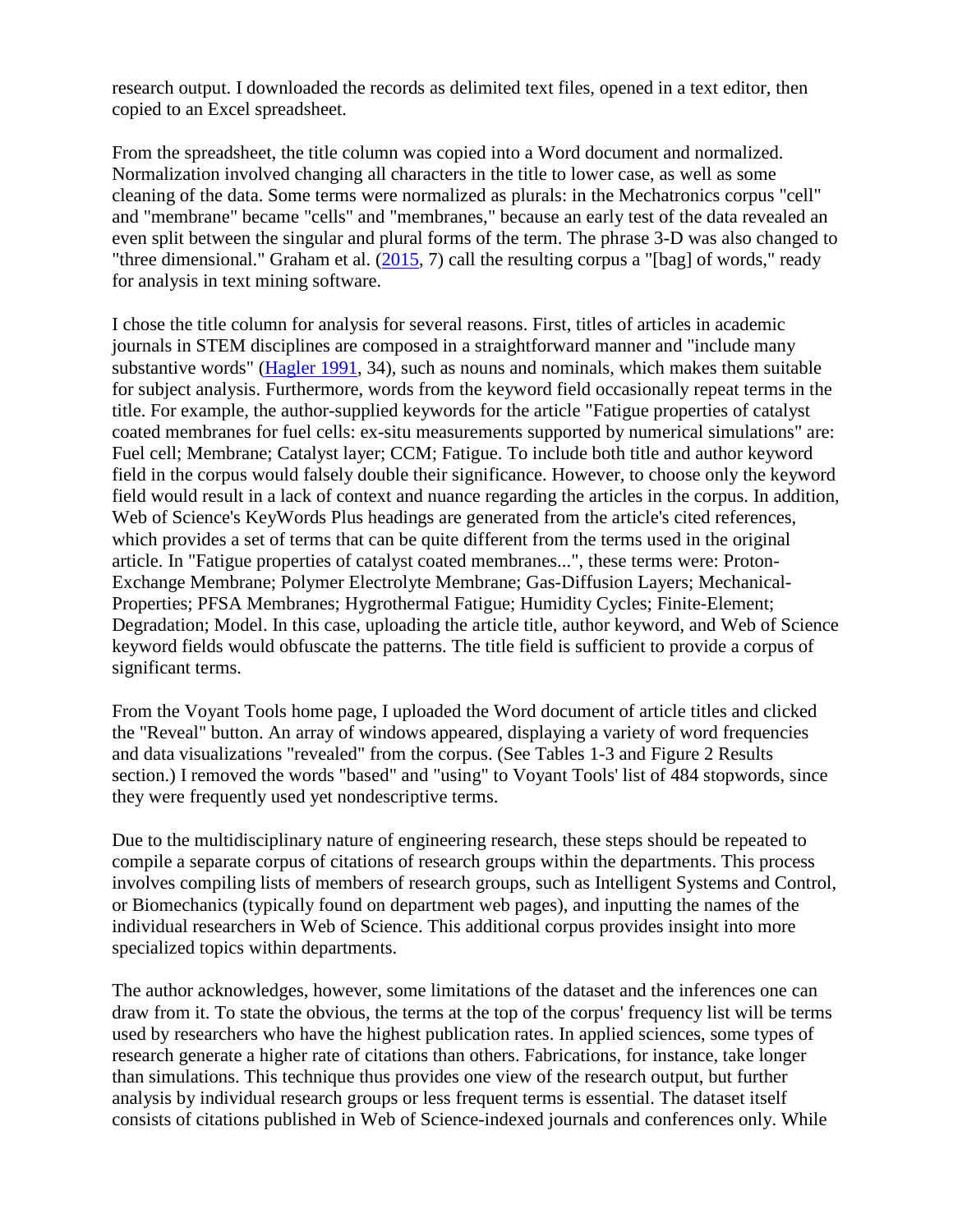Web of Science is publisher neutral with comprehensive coverage of STEM disciplines, some gaps in research output doubtlessly still remain. Finally, some have raised questions about multiauthored works in the sciences [\(Tscharntke 2007\)](#page-11-2): lengthy lists of secondary authors can raise questions about each credited author's contribution: does a credit necessarily indicate a strong research interest? For the purposes of this research, that answer was "yes," but I acknowledge that the correlation between credit and interest might occasionally be weak.

# **Results**

This research confirms Gao and Wallace's conclusion that text mining tools can provide inroads into understanding faculty research output. In this case, I was working with 254 records from Mechatronics and 331 from Engineering Science. While Voyant Tools provides dozens of different "skins" or tools which configure data in various visualizations, I focus on three attributes in this paper: the Terms view, the Collocates graphs, and the Context tool. Additionally, I examine only the most frequently used terms, keeping in mind that the terms found farther down the lists provide insight into the more multidisciplinary aspects of departmental research activity.

*"Terms" View*

The Terms view is "a table view of term frequencies in the entire corpus." [\(Voyant Tools n.d.\)](#page-11-3) Table 1 provides the terms view of the Mechatronics and Engineering corpus.

Table 1: Highest frequency terms in the Mechatronics and Engineering Science departments' article title corpus, January 2015-August 2018

| Mechatronics   |              |       |                | <b>Engineering Science</b> |       |  |
|----------------|--------------|-------|----------------|----------------------------|-------|--|
|                | Term         | Count |                | Term                       | Count |  |
| 1              | cells        | 48    | 1              | optical                    | 24    |  |
| $\overline{c}$ | fuel         | 42    | $\overline{c}$ | coherence                  | 21    |  |
| 3              | membrane     | 30    | 3              | adaptive                   | 20    |  |
| 4              | power        | 23    | 4              | tomography                 | 20    |  |
| 5              | control      | 22    | 5              | analysis                   | 18    |  |
| 6              | thermal      | 21    | 6              | detection                  | 17    |  |
| $\overline{7}$ | applications | 19    | 7              | high                       | 17    |  |
| 8              | energy       | 17    | 8              | network                    | 17    |  |
| 9              | optimization | 17    | 9              | control                    | 15    |  |
| 10             | dimensional  | 16    | 10             | video                      | 15    |  |
| 11             | mechanical   | 15    | 11             | imaging                    | 14    |  |
| 12             | modeling     | 15    | 12             | model                      | 14    |  |
| 13             | heat         | 14    | 13             | applications               | 12    |  |
| 14             | low          | 14    | 14             | design                     | 12    |  |
| 15             | method       | 14    | 15             | fall                       | 12    |  |

The terms view is a straightforward list of the most frequent terms in the corpus with the exact number of occurrences. The terms "fuel," "cells", and "membrane" dominate research output in Mechatronics; "optical," "coherence," and "adaptive," and "tomography" stand out in Engineering Science. These terms, in isolation, provide an important, but limited degree of information regarding the faculty research activity.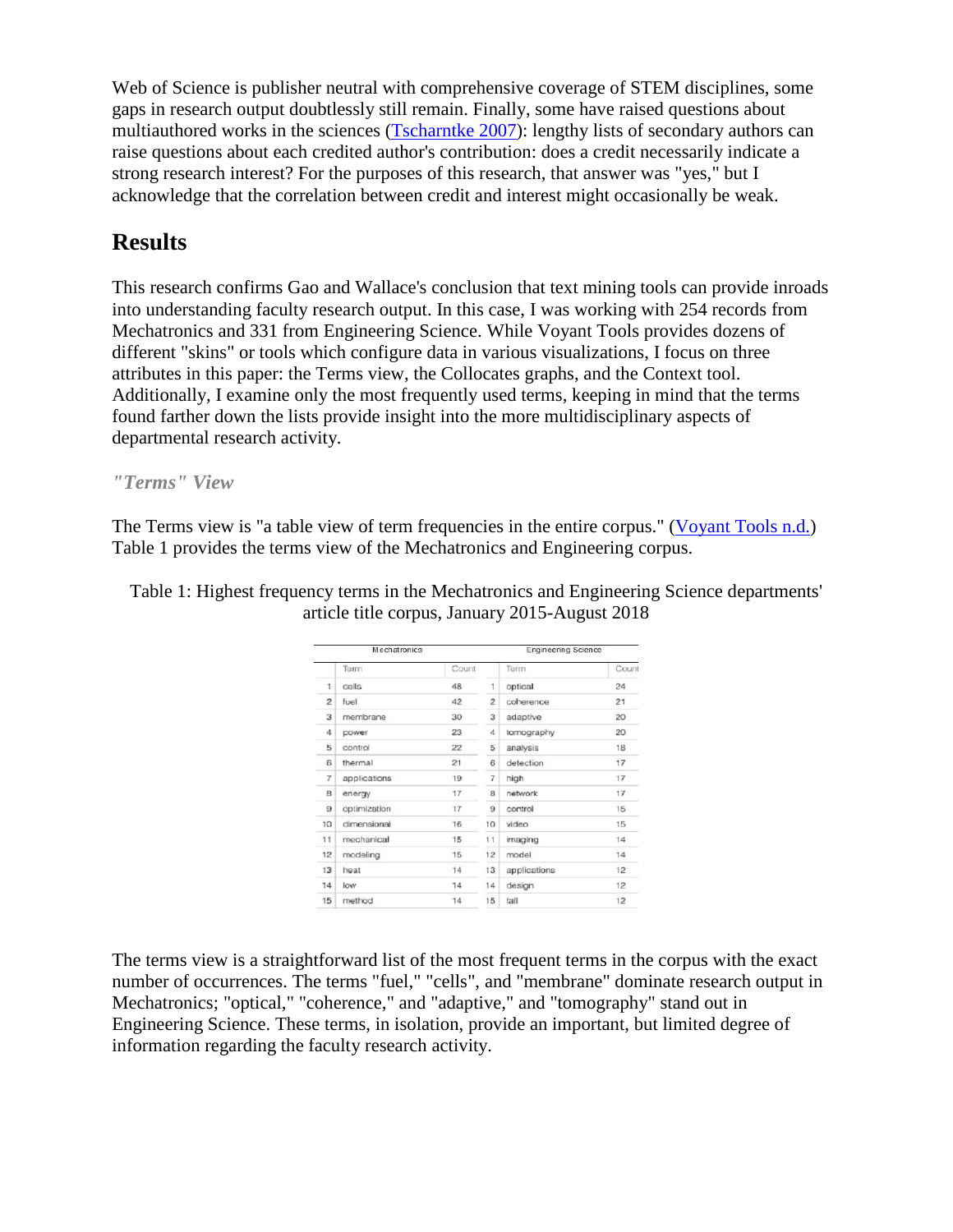#### *Collocates Graph*

While counts of individual words is important, research topics of modern, multidisciplinary departments are more likely to be expressed as phrases. Voyant Tools recognizes the need to provide analysis beyond individual word counts and includes visuals for networks of terms that occur frequently. The collocates graph represented in the Links view "represents keywords and terms that occur in close proximity as a force directed network graph." [\(Voyant Tools n.d.\)](#page-11-3) Figure 1 reveals the collocates of the Mechatronics and Engineering Science corpuses, providing for additional context and meaning to the frequency charts.



Figure 1: Terms most frequently found in close proximity in the Mechatronics and Engineering Science departments' article title corpus, January 2015-August 2018

The collocates graph displays blue keywords that are linked to orange collocates. We see that eight terms are frequently in the same network of terms, which provides a better sense of the topics of the research articles: for Mechatronics, membranes of polymer electrolyte fuel cells; for Engineering Science, optical coherence tomography. On the application itself, clicking on a term boldens the link between its most frequent collocates.

#### *Contexts Tool*

The Contexts tool functions as a concordance, and shows each occurrence of a term with its surrounding text. This feature is useful for studying how terms are used in different contexts. Table 2 presents the term "cells" and its adjacencies in the Mechatronics corpus; Table 3 presents the term "optical."

Table 2: Adjacencies of the term "cells" from Mechatronics corpus, arranged alphabetically by left adjacent term

| altered mechanical properties in cancer             | cells | as measured by an optical                 |
|-----------------------------------------------------|-------|-------------------------------------------|
| isolation of rare prostate cancer                   | cells | trom blood improving sensitivity of       |
| two-mode approximation microfluidic electrochemical | cells | array in series: effect of                |
| density of aqueous electrochemical flow             | cells | with in operando deposition an            |
| of microfiuidic co-laminar flow                     | cells | a virtual space vector modulation         |
| ionomer membrane constrained by fuel                | cells | electrodes mechanical degradation of fuel |
| model for heavy duty fuel                           | cells | systems power density optimization of     |
| flow-through microporous electrodes fuel            | cells | durability enhancement with cerium oxide  |
| mambrane for polymer electrolyte fuel               | cells | dynamic model of oxygen starved           |
| fatious in polymer electrolyte fuel                 | cells | multi-objective optimization of the       |
| performance of polymer electrolyte fuel             | cells | three dimensional printed flow field      |
| gas diffusion layers for fuel                       | cells | performance of finned tubes used          |
| micro-porous layers for fuel                        | cells | by nano-scale x-ray                       |
| catalyst coated membrane for fuel                   | cells | : ex-situ measurements supported by       |
| cycle metrics for hydrogen fuel                     | cells | vehicles evaluation of low-oressure       |
|                                                     |       |                                           |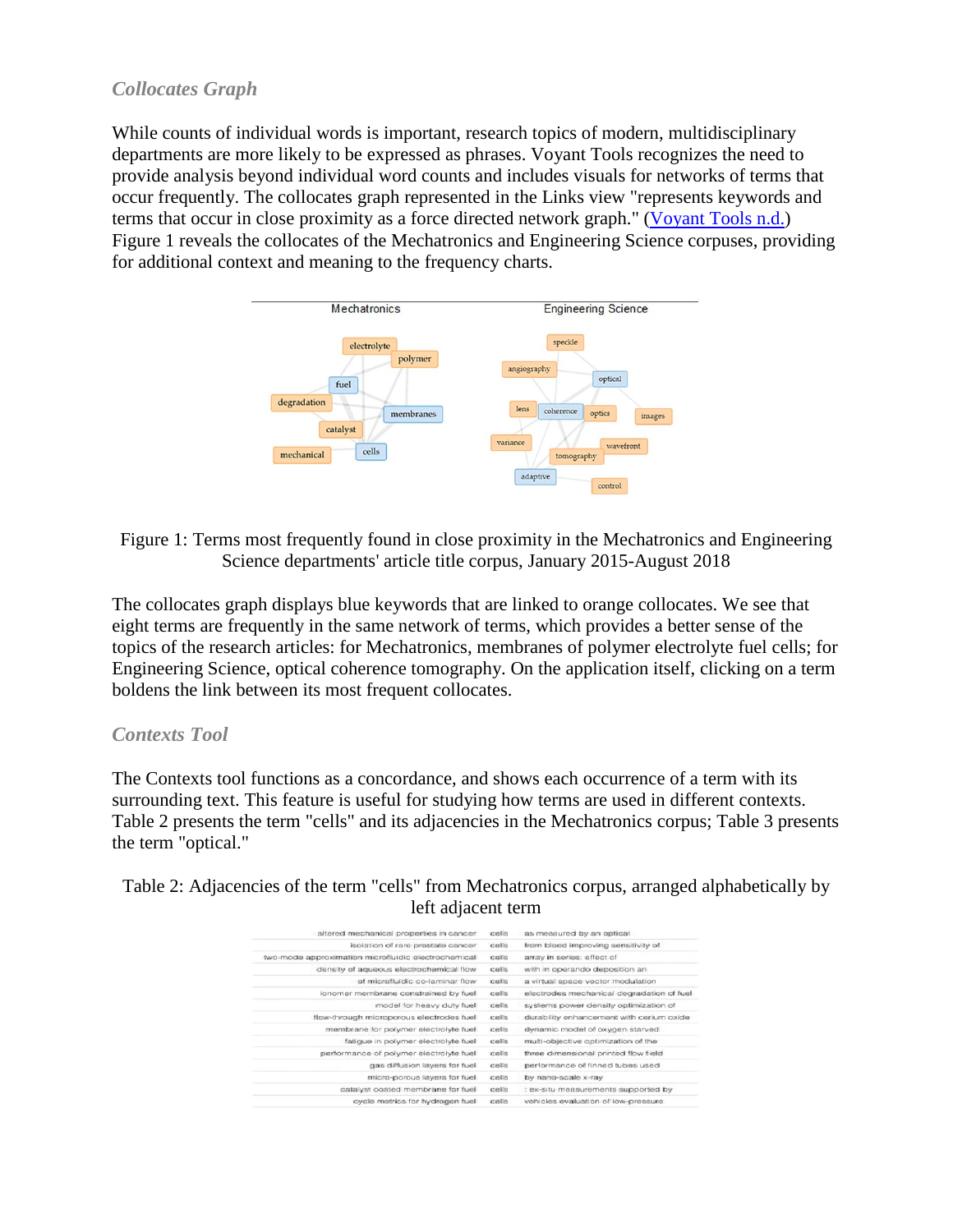#### Table 3: Adjacencies of the term "optical" in the Engineering Science corpus. Arranged alphabetically by right adjacent term

| Ħ                                                  | Testi    | Right <sup>2</sup>                                 |
|----------------------------------------------------|----------|----------------------------------------------------|
| images derived by speckle variance                 | tocco    | coherence tomography with histology tunable        |
| with real-time speckle variance.                   | orixal   | coherence tomography a framework for               |
| grade askerive optics swept source                 | coical   | coherence tomography mult-resclution compressed    |
| foves central s using specifie variance            | eccio    | coherence tomography automalic annotation of       |
| dens ty of prototype and commercial                | opical   | coherence tomography angiography (oct-a)           |
| developing wavelvont sensoriess adaptive optics    | optical  | coherence tomography for in www.                   |
| scanning laser cold raimoscopy combined with       | opical   | coherence tomography for simultaneous in           |
| retinal surfaces from 3-d                          | optical  | coherence tomography images intelligent deflection |
| aralysis and classification of retinal             | corrical | coherence tomography images using the              |
| field multispectral scanning laser ophthalmosoopy- | concal   | coherence tomography mouse reinal imager.          |
| living comilation between polarization sensitive   | opical   | coherence tomography and stip microscopy           |
| based vag stration of serially acquired            | concal   | coherence tomography angiography exploration of    |
| of the perimecular circulation using               | corical  | coherence tomography angiography power and         |
| in graphene quantitative comparisons between       | cortical | coherence tomography angiography and matched       |
| moture of gaussian distribution quantitative       | opical   | coherence torrography angiography of radial        |

While the collocates graph provide insight into word clusters, the contexts tool allows users to view direct adjacencies of any term, in the context of the article title where the term is used. Admittedly, this view provides puzzling results when the term examined is the first or final word in the article title, because its adjacent term is the first word of the preceding or following article in the corpus. Overall, however, the contexts tool greatly enhances the ability to view patterns in short phrases.

### **Discussion**

Voyant Tools rearranged the titles of the journal articles into decontextualized and quantifiable components: words, word networks, and adjacencies. Where the Mechatronics web page listed the research category "energy systems," Voyant Tools more specifically revealed that this research predominantly involves fuel cells. The collocates graph more specifically indicated that the research was focused on the membranes of polymer electrolyte fuel cells. Seven SFU faculty publish in this area (about half of the department), confirming that, indeed, there is widespread interest and not overrepresentation by one faculty member. Voyant Tools also reveals that the School of Engineering Science's research output is dominated by optical coherence tomography, an imaging technique used in medical applications, and, again, multiple research groups are represented in those results. While this article focuses on the most frequently used terms in the corpus, the application allows users to search or click on any term and view its context and adjacencies. In sum, Voyant Tools is a useful application for revealing lexical patterns. Once revealed, these patterns enable a novice engineering librarian to discover the vocabulary used by her constituencies.

On a deeper level, Voyant Tools facilitates a process which Italian literary theorist Franco Moretti recently coined "distant reading" [\(Oberhelman 2015,](#page-10-10) 59). Since the mid-twentieth century, American literary scholars favoured textual analysis via close readings: "the critic should give a detailed, almost microscopic analysis...to find its meaning" [\(Oberhelman 2015,](#page-10-10) p 57). Moretti was less interested in individual texts of a particular nation; he was more interested in studying literature on a broader historical and national scale. With world literature, "we are talking of hundreds of languages and literatures here. Reading 'more' seems hardly to be the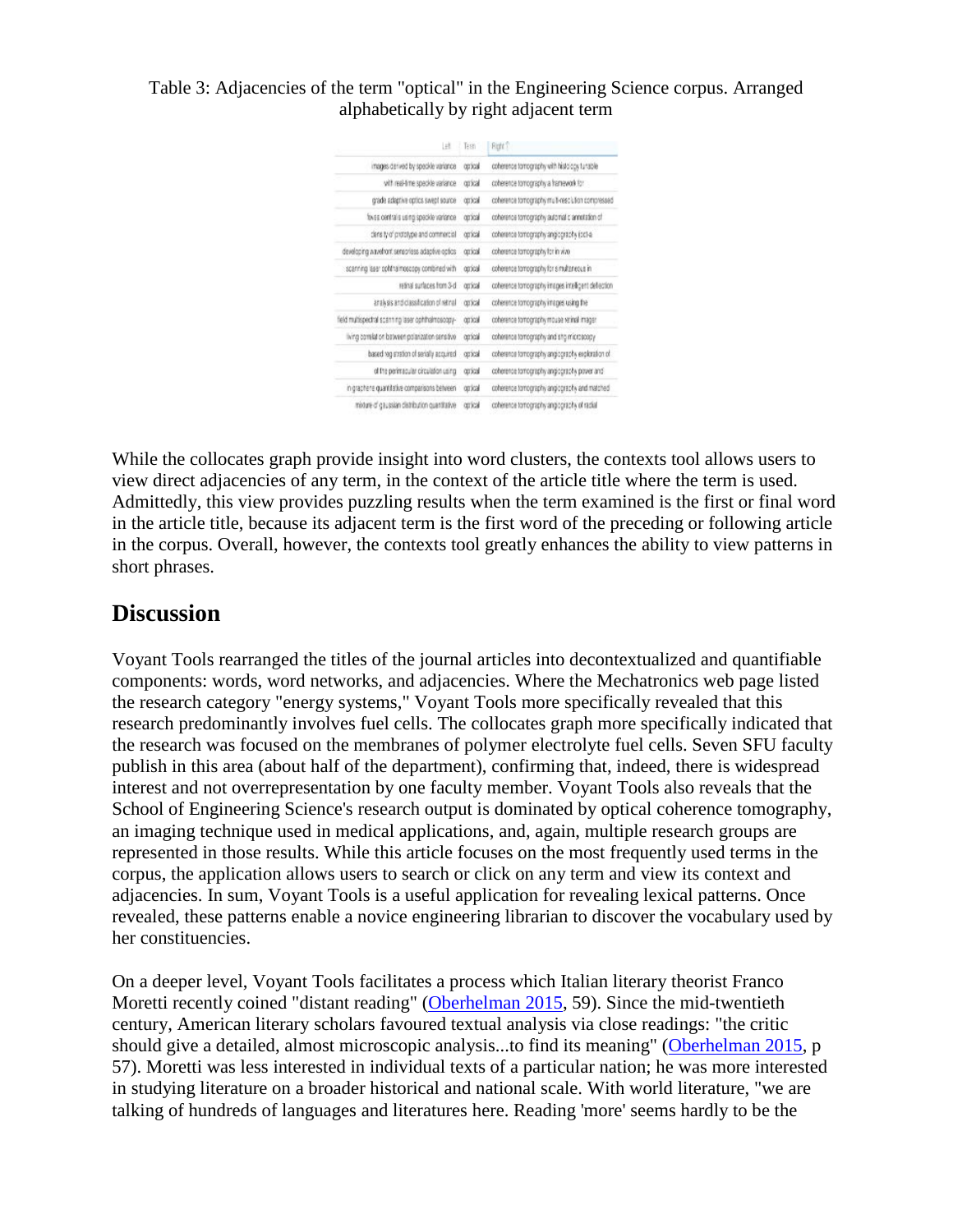solution." [\(Moretti 2013,](#page-10-7) 45). He argued that text mining digitized for common themes and motifs results in a more quantifiable and less selective literary analysis. Where close reading provides a microscopic view of one text, distant reading facilitates a macroscopic view of the bigger picture.

Closely reading the entire research output of faculty members is beyond the scope of most LIS professionals' job duties [\(Drewry 2016\)](#page-9-0); LIS workers are trained in assigning and working with records consisting of metadata. Still, this Voyant Tools project, which includes in its corpus the titles of journal articles, is an adapted form of distant reading. Understanding trends and themes of 600 journal article titles is overwhelming, whether the reader has a background in STEM or not. However, strategic explorations into entire departments' research output, as well as subdisciplinary research groups and even some individual scholars, will provide a rich variety of words and phrases that assist in revealing the "aboutness" of the department. The output of text mining, as Eric Lease Morgan says, is "akin to a book's table of contents and back-of-the-book index. They outline, enumerate, and summarize.... It is a form of analysis and a way to deal with information overload" [\(Morgan 2011\)](#page-10-11). In this case, Voyant Tools reveals patterns in the research output of faculty members, as well as frequently used terms that librarians should learn in order to be more comfortable with their STEM collections.

I used VT's visualizations to familiarize myself with phrases such as "optical coherence tomography," but I found it helpful in other facets of my professional practice. The prominence of the term "optical" in the Engineering Science skins made me understand historical decisions of previous applied science librarians, including the choice in 2003 to subscribe to the digital library of SPIE, the Society of Photo-Optical Instrumentation Engineers, and the decisions since 2014 to purchase their e-book collections as well. Similarly, I had inherited an approval plan that had been developed years before I assumed the position; Voyant Tools allows me to map frequently used natural language terms to my profiles' broader subject categories. I use the corpus on a regular basis to make title-by-title collections decisions, searching for the presence (or absence) of terms and phrases in titles available for purchase. Voyant Tools has also helped me make relevant search examples during instruction: for instance, I asked Mechatronics graduate students to look up "fuel cells" in the Frost and Sullivan market research reports. Both the corpus of citations and its visualizations in Voyant Tools has the potential to enhance librarians' basic knowledge about their departments that they can then apply in their professional practice.

Still, librarians may have reservations about Voyant Tools' text mining and visualization outputs. Among other visualization features, it generates word clouds, which are often presented as an exhibit or piece of evidence without further explanation of their significance. In isolation, word frequency lists do not answer the question, "so what?" Jacob Harris, former New York Times interactive news developer, has harsh criticism for word clouds in journalism; he decries "reporters sidestepping their limited knowledge of the subject material by peering for patterns in a word cloud -- like reading tea leaves at the bottom of a cup" [\(Harris 2011\)](#page-10-12). Harris is correct: word frequencies are not a substitute for knowledge or analysis. This paper argues that text mining a corpus can be a heuristic in learning the lexicon of the corpus, but acknowledges the limitations of this learning object. The Voyant Tools output for Mechatronics Systems Engineering, for instance, does not reveal whether the faculty's articles on fuel cells resulted in any major breakthroughs in this field. Word frequencies do not assist outsiders in constructing an accurate narrative of any academic department. To gain this level of knowledge and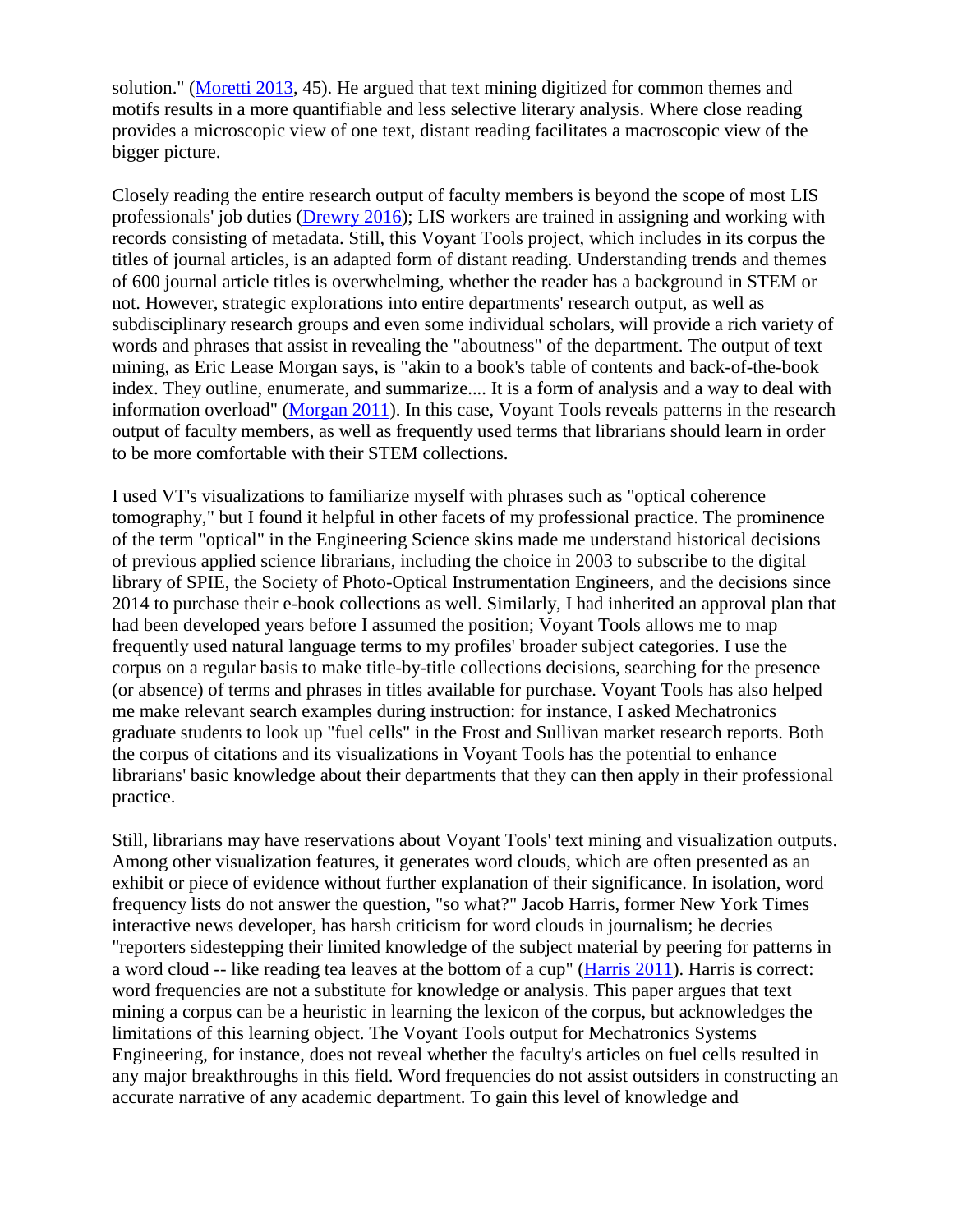understanding, a librarian must consult other data sources and build meaningful relationships with department members.

Librarians might also mistrust natural language word frequencies, even when the corpus is derived from titles of scientific papers. Creating and using controlled vocabulary in organizing and retrieving information is a foundational pillar of LIS practice. As Ronald Hagler reports, this practice led to librarians "shun[ning] natural-language access points for subject retrieval for almost a century" [\(Hagler 1991,](#page-10-9) 180). As builders and users of structured metadata schemes that account for lexical factors such as variant spellings and synonyms, librarians are loath to rely on word frequencies rather than controlled vocabularies. Since the practice of librarians moving between controlled and uncontrolled vocabularies is so ingrained, we could use Voyant Tools as an opportunity to reveal the predominant natural language terms in order to find their place in our controlled vocabulary schema.

# **Conclusion**

This paper provides a case where Voyant Tools is a viable heuristic for better understanding two departments' research output. Traditional methods of acquiring knowledge into departmental activities are still relevant: building relationships with faculty, staff and students remains vitally important, as is engaging with networks of STEM librarians. However, because the research activities of faculty in applied science departments are increasingly complex and multidisciplinary, computational analysis is a valid methodological approach. Voyant Tools is an ideal text mining and data visualization application for novices in digital humanities methods. Where reading even the journal article titles of a department or research group is overwhelming for a non-specialist, Voyant Tools illuminates the most frequently used terms and their collocates, shedding light on the departments' research output. Voyant Tools uses fewer steps and requires no programming support in contrast to applications such as Mallet.

Future research with Voyant Tools could be used to analyze a wide range of documents. This research examined research output, but STEM librarians in academic settings could also experiment with teaching and learning documents, such as syllabi and course outlines. One could also return to the Web of Science search results and examine journal titles or the Keywords Plus headings for a different perspective, or add the author keywords and abstracts to the corpus as well. Compiling and comparing corpora from other databases, such as IEEE Xplore, Medline, or graduate theses from institutional repositories, would also be worth investigating. Librarians can gather citations at particular time intervals to examine and compare historical usage patterns. Whatever instance one chooses, this paper demonstrates that librarians should consider adding text mining in Voyant Tools to their traditional methods of learning about their constituents' activities.

# **Acknowledgements**

The author wishes to thank colleagues from Simon Fraser University's Faculty of Engineering Science and members of the Vancouver Science and Engineering Librarians network who provided feedback on earlier drafts of this paper, namely: Steve Whitmore, Mike Sjoerdsma, Deirdre Grace, Julie Jones, Greg Krewski, and Suzanne McBeath. Two anonymous peer reviewers also provided constructive criticism that improved the manuscript.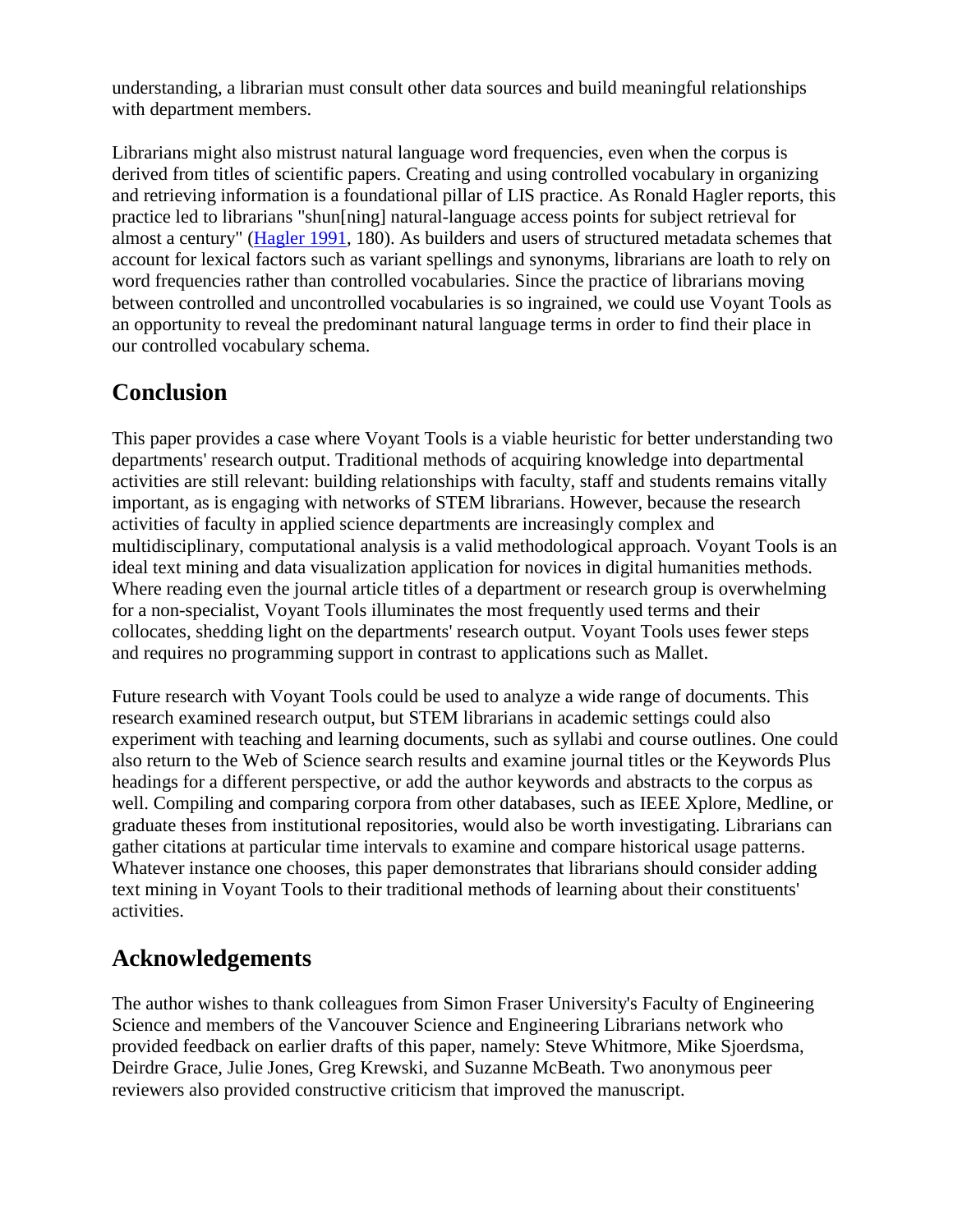# **Notes**

<span id="page-9-4"></span><sup>1</sup> The Engineering Science program at SFU is not a traditional engineering school but focuses primarily on the high technology industries, including electrical, communications, computer, microelectronics, and biomedical engineering, as well as engineering physics

<span id="page-9-8"></span><sup>2</sup> In this paper, "digital scholarship" and "digital humanities" are used interchangeably. A full exploration of the definition of the digital humanities is beyond the scope of this paper, but this work--corpus analysis via text mining--falls under Josh Honn's category of scholarship which is "enabled by digital methods and tools." See: Honn, J. 2013 Oct 16. Never Neutral: Critical Approaches to Digital Tools & Culture in the Humanities. Available from [https://arch.library.northwestern.edu/concern/generic\\_works/q524jn78d](https://arch.library.northwestern.edu/concern/generic_works/q524jn78d)

# **References**

<span id="page-9-9"></span>**Bello, L., Clements N., Dickerson M. & Hogarth M.** 2016. Critical Collection Analysis: Using DH Tools to Contextualize Historical Collecting Patterns within a Political Framework. [Internet]. [Cited 2018 May 1]. Paper presented at: Charleston, South Carolina. Available from [http://scholarship.claremont.edu/cgi/viewcontent.cgi?article=1052&context=library\\_staff](http://scholarship.claremont.edu/cgi/viewcontent.cgi?article=1052&context=library_staff)

<span id="page-9-5"></span>**Bryson, T., Posner, M., St. Pierre, A. & Varner, S.** 2011. SPEC Kit 326, Digital Humanities. [Internet]. Washington, DC: Association of Research Libraries [Cited 2018 May 2]. Available from<https://publications.arl.org/Digital-Humanities-SPEC-Kit-326/>

<span id="page-9-7"></span>**Campbell, P.C.** 2018. Narrowing the scope: transitioning from general librarianship to specialized subject liaisons. [Internet]. [Cited 2018 July 11]. Paper presented at: CAPAL Conference 2018. University of Regina: Canadian Association of Professional Academic Librarians. Available from [https://capalibrarians.org/wp/wp](https://capalibrarians.org/wp/wp-content/uploads/2018/07/6A_Campbell_paper.pdf)[content/uploads/2018/07/6A\\_Campbell\\_paper.pdf](https://capalibrarians.org/wp/wp-content/uploads/2018/07/6A_Campbell_paper.pdf)

<span id="page-9-2"></span>**Cataldo, T.T., Tennant, M.R., Sherwill-Navarro, P. & Jesano, R.** 2006. Subject specialization in a liaison librarian program. *Journal of the Medical Library Association* 94(4):446-448. Available from: <https://www.ncbi.nlm.nih.gov/pmc/articles/PMC1629419/pdf/i1536-5050-094-04-0446.pdf>

<span id="page-9-6"></span>**Cleary, P., Garlock, K., Novak, D., Pullman, E. & Mann, S.** 2017. Text mining 101: what you should know. *The Serials Librarian* 72(1-4):156-159. doi: [10.1080/0361526X.2017.1320876](http://dx.doi.org/10.1080/0361526X.2017.1320876)

<span id="page-9-0"></span>**Drewry, J.M.** 2016. Changing fields within academic and research libraries. In: Sobel K, editor. *Mastering Subject Specialties: Practical Advice from the Field.* ABC-CLIO. p. 143-154.

<span id="page-9-3"></span>Fritzler, P. 2013. Made from scratch: the creation and development of a sciences librarian. In: Kreitz P.A. & DeVries J., editors. *Recruiting, Training, and Retention of Science and Technology Librarians.* London: Routledge. p. 99-112.

<span id="page-9-1"></span>**Gao, W. & Wallace, L.** 2017. Data mining, visualizing, and analyzing faculty thematic relationships for research support and collection analysis. In: *ACRL 2017 Conference Proceedings.* Baltimore: ALA. p. 171-178.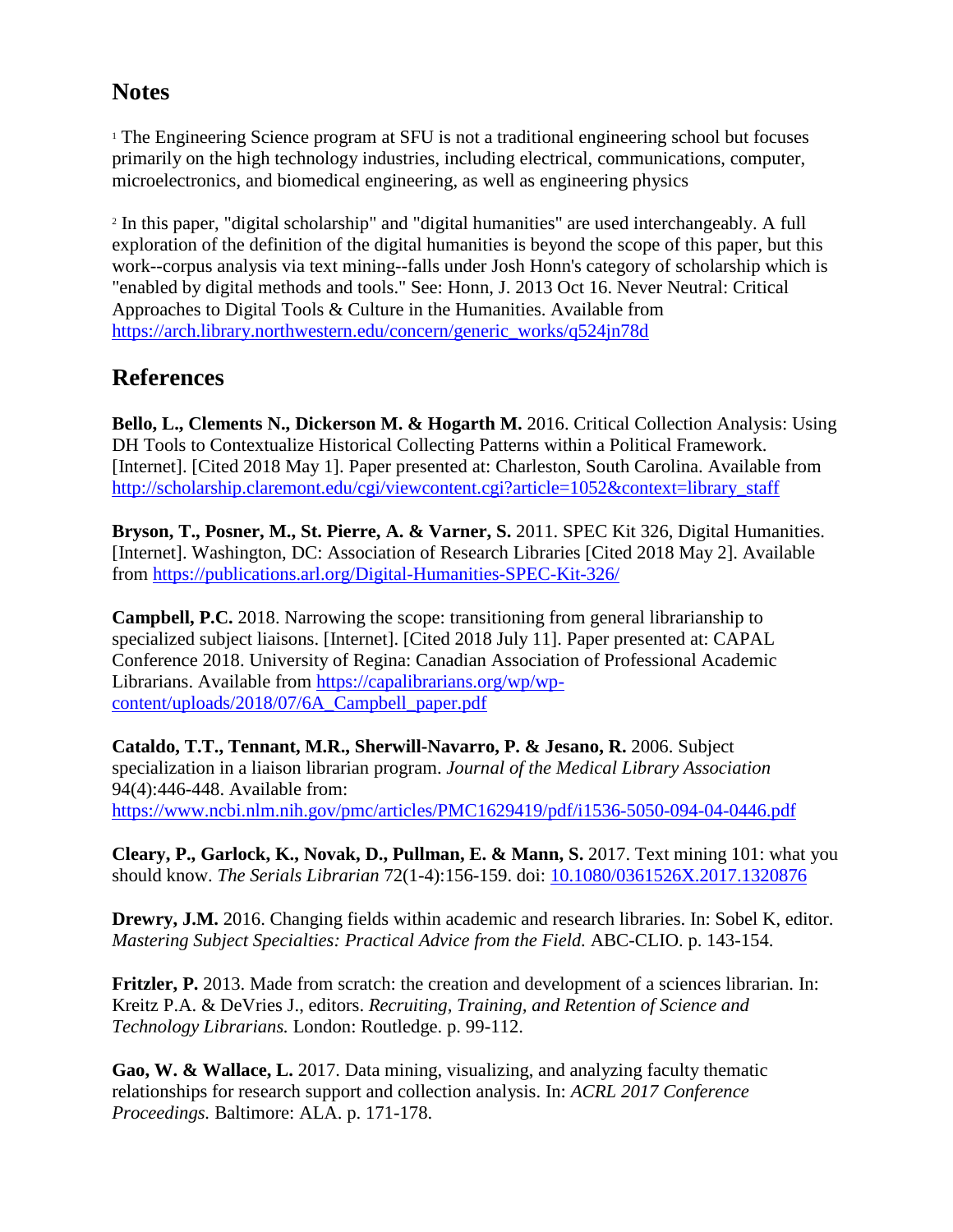<span id="page-10-6"></span>**Graham, S., Milligan, I. & Weingart, S.** 2015. *Exploring Big Historical Data: The Historian's Macroscope.* London: Imperial College Press.

<span id="page-10-9"></span>**Hagler, R.** 1991. *The Bibliographic Record and Information Technology*. Second ed. Chicago: ALA.

<span id="page-10-12"></span>**Harris, J.** 2011. Word clouds considered harmful. Nieman Lab. [Internet]. [Cited 2018 May 1]. Available from<http://www.niemanlab.org/2011/10/word-clouds-considered-harmful/>

<span id="page-10-8"></span>**Hixson, T.** 2018. Assessing Spatial Literacy: Results from a one-shot instruction session with undergraduate students [Internet]. [Cited 2018 May 1]. Available from [https://www.slideshare.net/TaylorHixson1/assessing-spatial-literacy-results-from-a-oneshot](https://www.slideshare.net/TaylorHixson1/assessing-spatial-literacy-results-from-a-oneshot-instruction-session-with-undergraduate-students)[instruction-session-with-undergraduate-students](https://www.slideshare.net/TaylorHixson1/assessing-spatial-literacy-results-from-a-oneshot-instruction-session-with-undergraduate-students)

<span id="page-10-2"></span>**Jensen, K.** 2009. Engaging faculty through collection development utilizing online survey tools. *Collection Building* 28(3):117-121. doi: [10.1108/01604950910971143](http://dx.doi.org/10.1108/01604950910971143)

<span id="page-10-1"></span>**Maness, J.M.** 2016. Engineering and applied science librarianship. In: Sobel K, editor. *Mastering Subject Specialties: Practical Advice from the Field*. Santa Barbara, CA: ABC-CLIO. p. 31-38.

<span id="page-10-7"></span>**Moretti, F.** 2013. *Distant Reading.* London: Verso.

<span id="page-10-11"></span>**Morgan, E.L.** 2011. Next-generation library catalogs, or 'Are we there yet?' infomotions minimMusings. [Internet]. [Cited 2018 Mar 22]. Available from <http://infomotions.com/blog/2011/06/next-generation-library-catalogs-or-are-we-there-yet/>

<span id="page-10-10"></span>**Oberhelman, D.D.** 2015. The critical theory of digital humanities for literature subject librarians. In: Hartsell-Gundy, A., Braunstein, L., & Golomb, L., editors. *Digital Humanities in the Library: Challenges and Opportunities for Subject Specialists.* Chicago: American Library Association. p. 53-68.

<span id="page-10-0"></span>**Oliver, A. & Prosser, E.** 2017. Choosing academic librarianship: an examination of characteristics and selection criteria. *The Journal of Academic Librarianship* 43(6):526-531. DOI: [10.1016/j.acalib.2017.08.009](http://dx.doi.org/10.1016/j.acalib.2017.08.009)

<span id="page-10-3"></span>**Simon Fraser University, Institutional Research and Planning.** 2017a. School of Engineering Science Academic Information Report. [Internet]. [Cited 2018 Dec 12]. Available from [http://www.sfu.ca/content/dam/sfu/irp/departments/ensc\\_summary.pdf](http://www.sfu.ca/content/dam/sfu/irp/departments/ensc_summary.pdf)

<span id="page-10-4"></span>**Simon Fraser University, Institutional Research and Planning.** 2017b. Mechatronic Systems Engineering Academic Information Report. [Internet]. [Cited 2018 Dec 12]. Available from [http://www.sfu.ca/content/dam/sfu/irp/departments/mse\\_summary.pdf](http://www.sfu.ca/content/dam/sfu/irp/departments/mse_summary.pdf)

<span id="page-10-5"></span>**Smiley, B. & Rodriguez, M.** 2017. Digital humanities and academic libraries. In: McDonald J.D. & Levine-Clark, M., editors. *Encyclopedia of Library and Information Sciences.* Fourth edition. Boca Raton, FL.: CRC Press. p. 1298-1306.